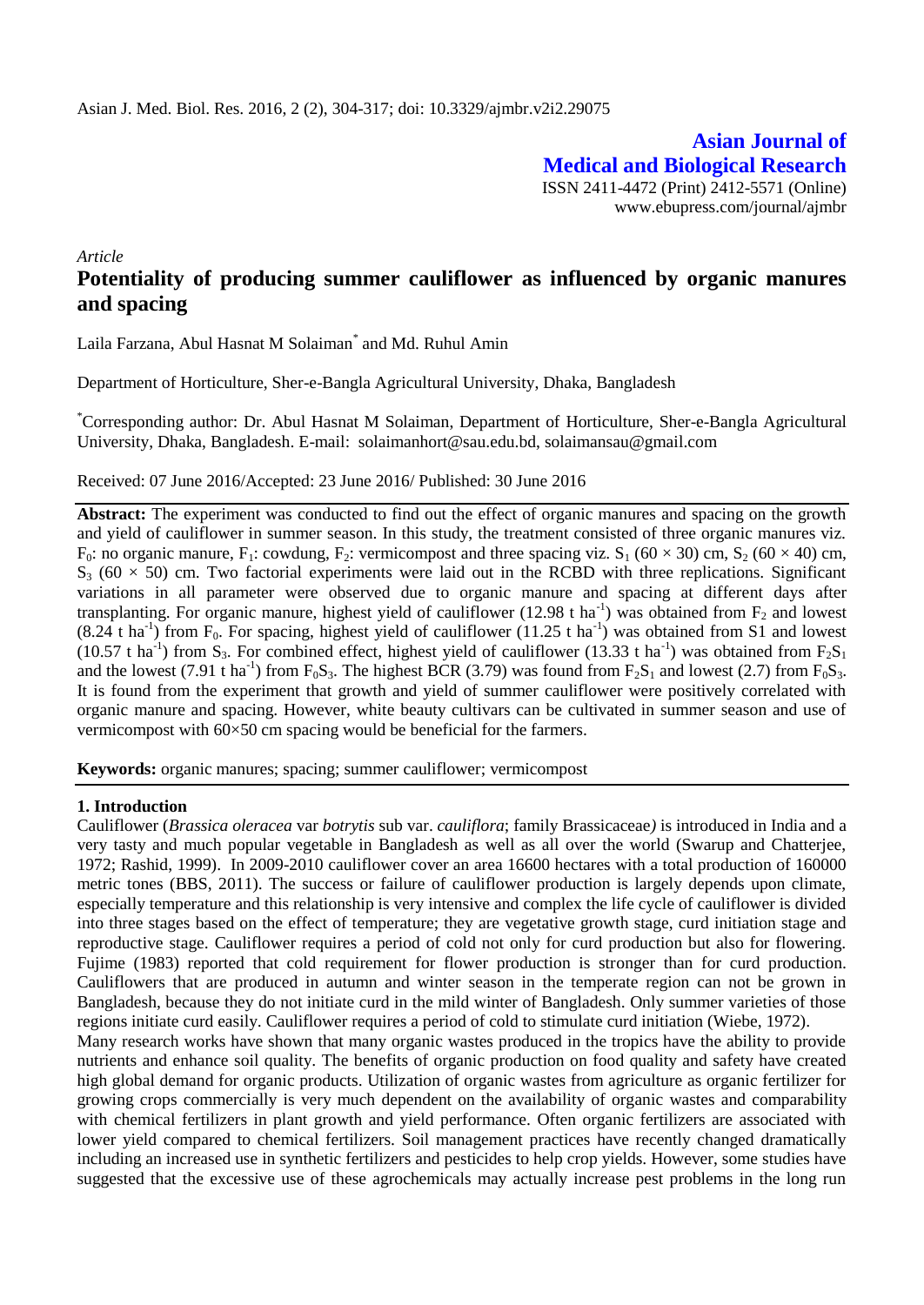(Altieri and Nicholls, 2003). Overall, these results propose a hypothesis that higher synthetic fertilizer inputs may lead to higher levels of herbivore damage to crops (Letourneau, 1996). Utilization of organic matter has been well documented to improve physical, chemical and biological properties of soil (Whalen *et al.,* 2000; Tejada and Gonzalez, 2003), Cook *et al*. (1994) and the addition of compost to soil generally improves tilth, soil structure, infiltration, drainage and water holding capacity.

In Bangladesh, cauliflower is mainly cultivated in winter season. Summer season cauliflower cultivation is constrained due to adverse weather condition along with absence of summer tolerant varieties and proper cultural practices. Introducing hot and summer tolerant cauliflower variety might help solving of cauliflower production in the country. The production of cauliflower in summer season is a challenge whether it will grow only in winter. The demand of cauliflower is increasing day by day in summer season because of its demand to consumer for taste and nutrient value.

Spacing is another factor that was reported to be having an influence on Brassica production Widders and Price (1989) defined spacing as the distance between the plants in the row and between the rows of planted crops. Ghanti *et al.*, (1982) and Fujiwara (2000) observed maximum results of yield contributing characters at higher spacing and a decrease as spacing between plants decreased.

Considering the above factors, the present experiment was undertaken to study the following objectives-

- a) To identify the appropiate organic manure for cauliflower population.
- b) To study the effect of different spacing on growth and yield of cauliflower.
- c) To study the combined effect of organic manure and spacing on growth and yield of cauliflower.

## **2. Materials and Methods**

### **2.1. Experimental site and climate**

The field experiment was carried out at the Horticulture Farm, Sher-e-Bangla Agricultural University (SAU), Dhaka during the period from April to August, 2013. The experimental field was located at 90˚ 22′ E longitudes and 23˚41′ N latitude at an altitude of 8.6 meters above the sea level (UNDP, 1988). The land was in Agro-Ecological Zone of Madhupur tract (AEZ No-28). It was deep red brown terrace soil and belonged to "Nodda" cultivated series. The soil was sandy loam in texture having pH 6.06. The experimental area was under the subtropical monsoon climate, which is characterized by heavy rainfall during kharif season (April to September) and scant or no rainfall during the rest of the year. Plenty of sunshine and moderately low temperature prevails during Rabi season (October to March), which are suitable for growing cauliflower in Bangladesh. Physical and chemical properties of the initial soil are mentioned in Table 1 and monthly air temperature, rainfall and relative humidity of the experimental site stated in Table 2.

| <b>Characteristics</b>             | <b>Value</b>    |
|------------------------------------|-----------------|
| Practical size analysis            |                 |
| Sand $(\%)$                        | 16              |
| Silt $(\%)$                        | 56              |
| Clay $(\%)$                        | 28              |
| $Silt + Clay(\%)$                  | 84              |
| <b>Textural class</b>              | Silty clay loam |
| pH                                 | 5.56            |
| Organic matter $(\%)$              | 0.25            |
| Total N $(%)$                      | 0.02            |
| Available $P$ ( $\mu$ gm/gm soil)  | 53.64           |
| Available K ( $me/100g$ soil)      | 0.13            |
| Available $S$ ( $\mu$ gm/gm soil)  | 9.40            |
| Available B $(\mu g m/gm)$ soil)   | 0.13            |
| Available $Zn$ ( $\mu$ gm/gm soil) | 0.94            |
| Available Cu (µgm/gm soil)         | 1.93            |
| Available Fe (µgm/gm soil)         | 240.9           |
| Available Mn (µgm/gm soil)         | 50.6            |

|  |  | Table 1. Physical and chemical properties of the initial soil of the experiment field. |
|--|--|----------------------------------------------------------------------------------------|
|--|--|----------------------------------------------------------------------------------------|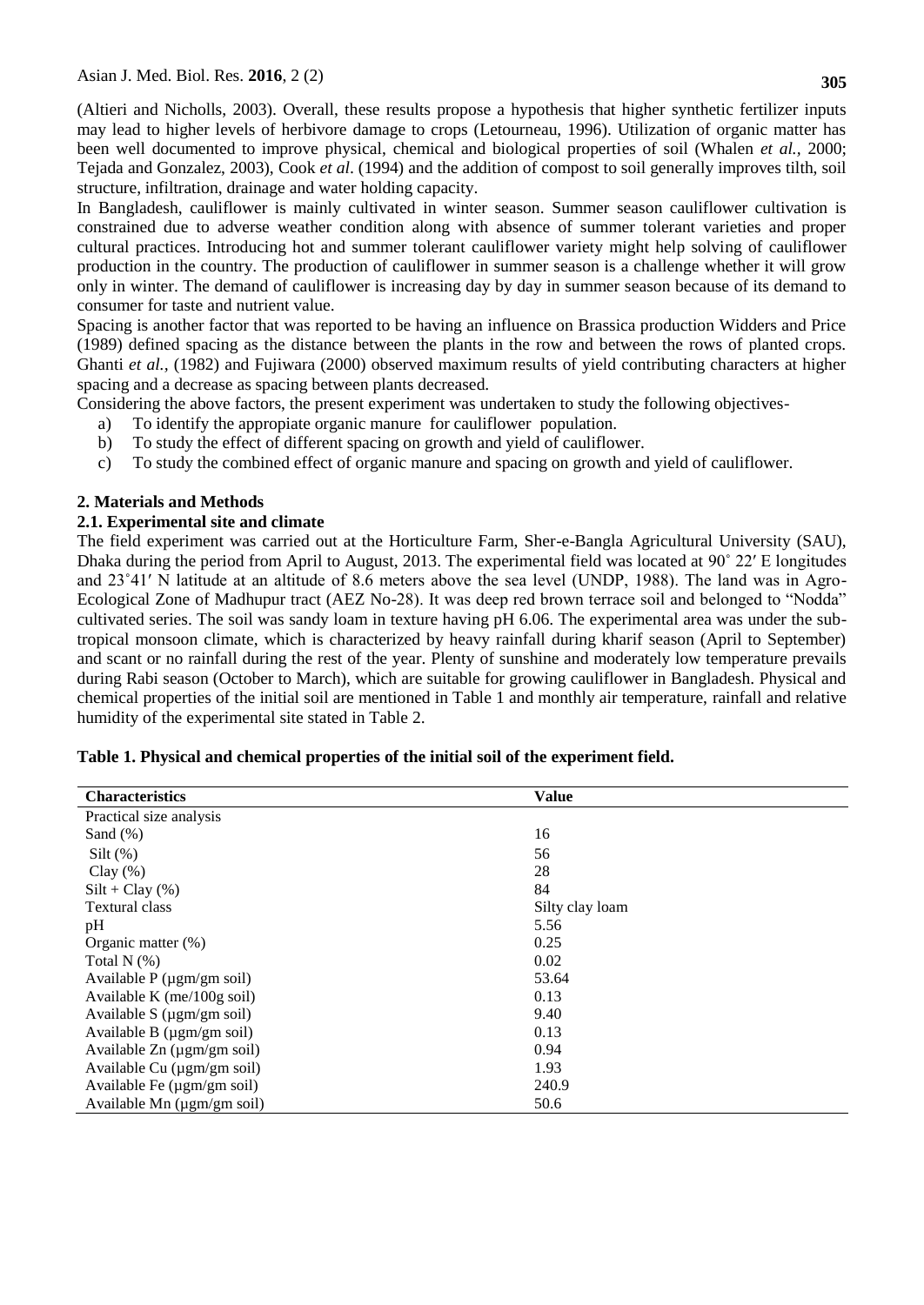| <b>Month</b> |             | Air temperature $(^0C)$ |       | Rainfall** | * Relative    | humidity |
|--------------|-------------|-------------------------|-------|------------|---------------|----------|
|              | <b>Max.</b> | Min.                    | Mean  | (mm)       | $\frac{1}{2}$ |          |
| April        | 32.98       | 23.72                   | 28.35 | 65         | 88.24         |          |
| May          | 34.00       | 24.65                   | 34.33 | 155        | 79.55         |          |
| June         | 33.85       | 26.15                   | 30.0  | 184        | 69.05         |          |
| July         | 34.20       | 24.50                   | 29.35 | 281        | 89.5          |          |
| August       | 32.36       | 23.56                   | 27.96 | 215        | 81.20         |          |

| Table 2. Monthly air temperature, rainfall and relative humidity of the experimental site during the study |  |
|------------------------------------------------------------------------------------------------------------|--|
| period (April to August, 2013).                                                                            |  |

\* Monthly average, \*\* Monthly total

### **2.2. Materials and rising of Seed bed**

The varieties of cauliflower selected for the experiment were "White beauty". The seeds of this variety were collected from Siddique Bazar, Dhaka. Seed bed was made on 20 April for raising cauliflower seedlings. The size of the seed bed was  $3 \text{ m} \times 1 \text{ m}$ . For making seed bed the soil was well ploughed and converted into loose friable and dried masses to obtain good tilth. Weed stubbles and dead roots were removed from the seed bed. The surface of the bed was made smooth and well leveled. Well decomposed FYM@ 2-3 kg.m<sup>-2</sup> was added at the time of bed preparation. Raised beds are necessary to avoid problem of water logging in heavy soils. Seeds were treated by Vitavax 200 WP@ 2.5 g/kg of seed to protect some seed borne diseases such as damping off and leaf spot.

#### **2.3. Seed Sowing and seedling raising**

Seeds were sown on seed bed on 20 April. The soil of the seed bed was well prepared and made into loose friable mass by spading. The bed was covered with dry straw to maintain required temperature and moisture. Sowing was done thinly spaced at 5 cm distance and the seeds were sown at a depth of 2 cm and covered with a fine layer of soil followed by light watering with a water can. The cover of dry straw was removed immediately after emergence of seedlings. Light watering and weeding were done as and when needed. No chemical fertilizer was applied for raising of seedlings. Seedlings were not attacked by any kind of insect or disease. Healthy seedlings were transplanted.

### **2.4. Experimental design and factors**

The experiment was conducted in Randomized Complete Block Design (RCBD) with three replications. Two factors were used in this experiment is three levels of fertilizer and three types of spacing. In the experiment, Factor A: Three levels of fertilizer: denoted as (F), where,  $F_0$ : Control (no fertilizer);  $F_1$ : Cowdung 30 t.ha<sup>-1</sup>;  $F_2$ : Vermicompost 20 t. ha<sup>-1</sup> and as Factor B: Three different spacing: denoted as (S) where  $S_1$ : 60 cm  $\times$  30 cm;  $S_2$ : 60 cm  $\times$  40 cm and S<sub>3</sub>: 60 cm  $\times$  50 cm. The experiment area was first divided into 3 blocks. Each block was divided into 9 plots for the treatment combination. Therefore, the total numbers of plots were 27 and 9 treatment combinations were assigned to each block as per design of the experiment. The size of the unit plot was  $1.8 \text{ m} \times$  $2 \text{ m } (3.6 \text{ m}^2)$ . A distance of 50 cm was maintained between the plot and 1m between the block.

### **2.5. Land preparation and fertilization**

The experimental plot was first opened on 18 May, 2013 with a power tiller and then it was exposed to the sun for five days. It was thoroughly ploughed several times with a power tiller to bring about a good tilth, suitable for growing cauliflower. Weeds and stubbles were removes as far as possible from the field and big clods were broken through laddering into tiny pieces. The amount of different types of organic manures like- Cowdung-11.00 kg plot<sup>-1</sup> @ 30.00 tha<sup>-1</sup> and vermicompost- 7.50 kg plot<sup>-1</sup> was @ 20.00 t ha<sup>-1</sup> were applied in this study. The total amount of cowdung, vermicompost and cowdung was applied during land preparation.

### **2.6. Transplanting of seedlings**

The seed bed was watered before uprooting the seedling to minimize the root damage. Care was taken so that root damage was minimized and some soil should remain with the roots. Before transplanting, the roots of the seedlings were dipped in solution of Bavistin  $(2g. 1<sup>-1</sup>$  of water). The seedling having 5-6 true leaves were transplanted on 25 May at the spacing 60 cm  $\times$  50 cm, 60 cm  $\times$  40 cm and 60 cm  $\times$  30 cm in plots. Transplanting was done in the afternoon to the experimental plot and a light irrigation was given after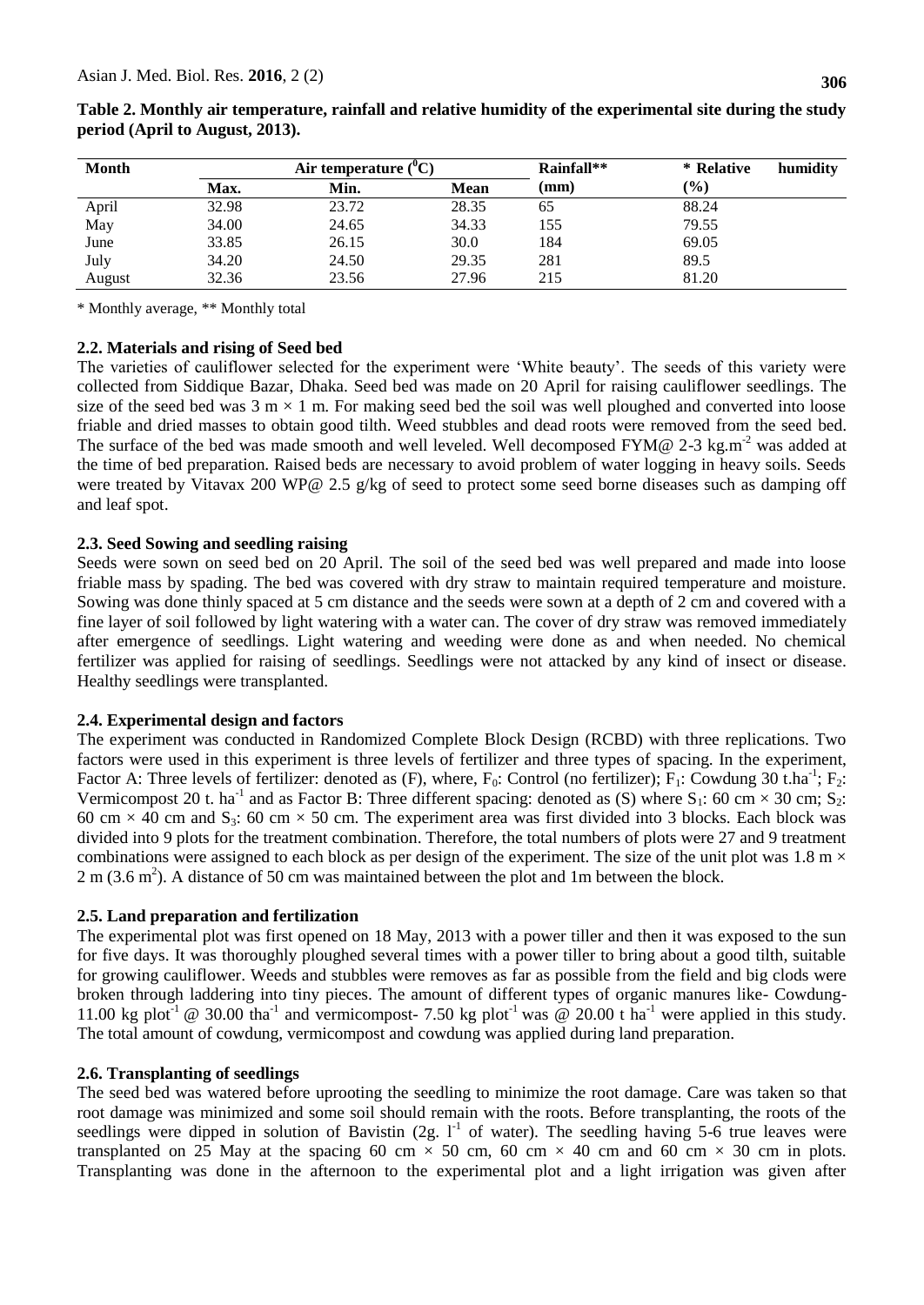transplanting. Banana leaf sheath pieces were used to protect the seedlings from scorching sunshine. Until the seedlings were established, shading and watering were continued.

#### **2.7. Intercultural operations**

Transplanted seedlings were kept under careful observation to minimize damage. Replacement of injured and dead seedlings was done with healthy seedlings through the border plants. Weeding was done at 15, 30 and 45 days after transplanting to keep the plots free from weeds during the entire growing period. At the time of earthing up the plants were supported with soil to avoid toppling down of the plant during the head formation. Irrigation was given as and when required after transplanting of seedling for proper growth and development. Care was taken to avoid water stress from the time of head formation to the head maturity period. During experimental period, there was heavy rainfall for several times. So it was essential to remove the excess water from the field.

### **2.8. Plant protection**

Few plants were damaged by mole crickets and caterpillars which fed on the leaf epidermis and later made holes just after transplanting. In the leaves spraying with Malathion 57 EC @ 2ml per litre was done to control them. Some time, adult Cauliflower borer female laid eggs on the growing point or on the older leaves. Some plants were infected by *Alternaria* leaf spot disease caused by *Alternaria brassicae*. To prevent the spread of Alternaria leaf spot disease, Rovral 50 WP @ 20 g.10 liter<sup>-I</sup> of water was sprayed.

#### **2.9. Harvesting and data collection**

Randomly selected ten plants were harvested from each plot for recording data to achieve the goal of experiment. Data was recorded from 10 randomly selected plants from the middle rows of each unit plot during the course of experiment. The different growth and yield parameters were recorded at 30, 50, and 70 days after transplanting (DAT) using meter scale.

#### **2.10. Statistical analysis**

Calculated data on various parameters under study were statistically analyzed by using MSTAT-C. Means for all the treatments were calculated and analyses of variances for all the characters were performed by "F" test. Significance of differences between pairs of treatment means was evaluated by DMRT (Gomez and Gomez, 1984).

#### **2.11. Economic analysis**

The cost of production was analyzed in order to find out the most economic treatment of organic manure and plant spacing. All input cost included the cost for lease of land and interests of running capital in computing the cost of production. The interests were calculated @ 15% in simple rate. The benefit cost ratio (BCR) was calculated as follows:  $BCR = Gross$  return per hectare  $(TK)/Total \cos t$  of production  $(TK)$ 

#### **3. Results and Discussion**

### **3.1.Plant height**

The plant height varied significantly due to different organic manure (Figure 1 A). During the period of plant growth the maximum plant height (50.8 cm) was observed in  $F_2$  while, the shortest plant height (29.2 cm) was in  $F<sub>0</sub>$  at 70 DAT. Organic manure ensures available essential nutrients for the plant for that organic manure gave the highest plant height compare to control. Among the different organic manure vermicompost was found more effective than other organic manure. In respect of spacing, the tallest plant (30.9 cm) was found in  $S_1$  and the shortest (29.2 cm) was in  $S_3$  at 70 DAT (Figure 1B). Results under the present experiment showed that closer spacing showed higher plant height where wider plant spacing showed lower plant height because of closer spacing plant compete for light which helps to elongate plant than the wider spacing. Moniruzzaman (2006) reported similar findings from the closest spacing. In the case of combined effect, the tallest plant (33.1 cm) was found from  $F_2S_1$  and the shortest (28.2 cm) was from  $F_0S_3$  at 70 DAT (Table 3).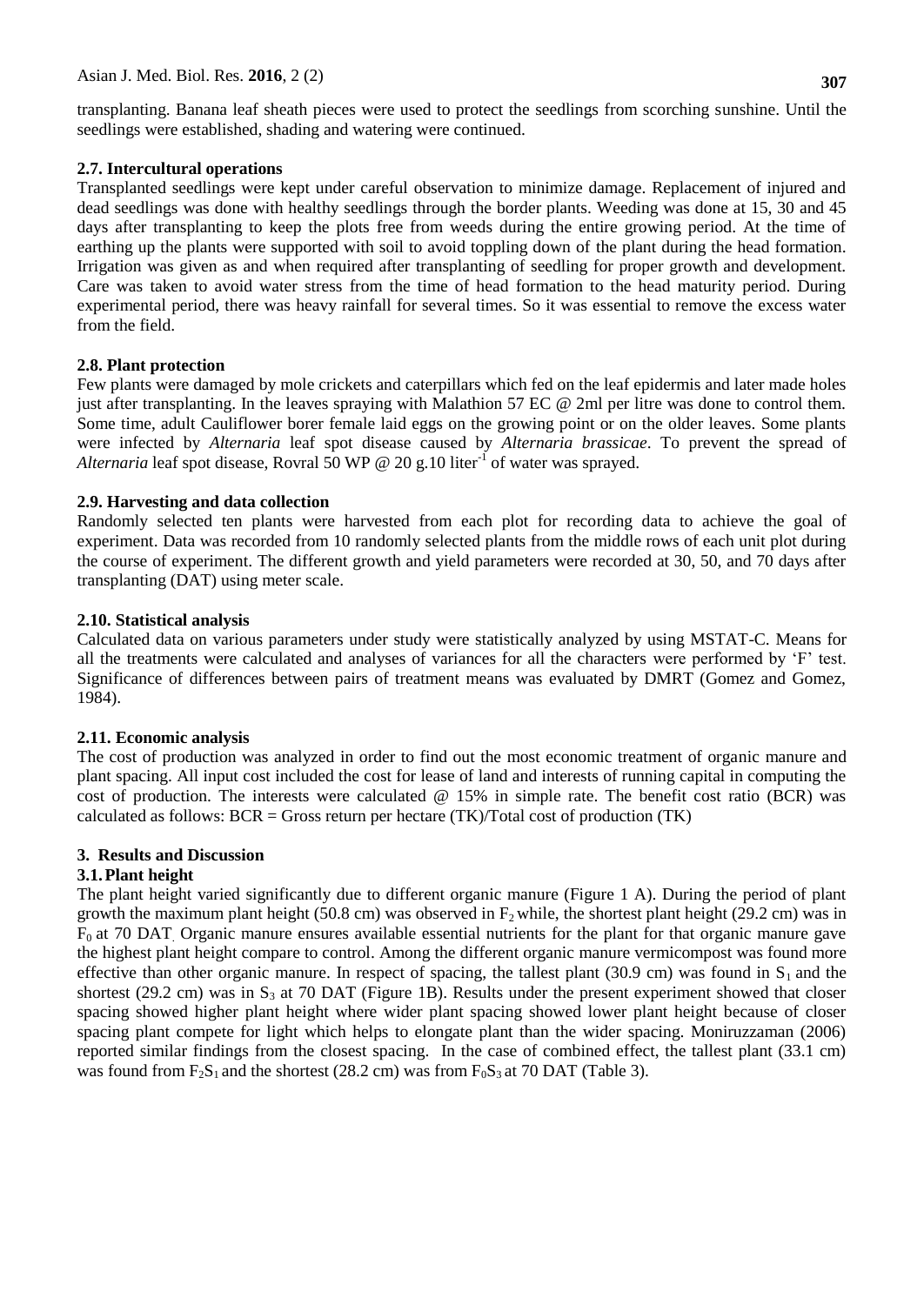





**Figure 1. Effect of organic manure (A) and spacing (B) on plant height of cauliflower at different days after transplanting.** 

**Table 3. Combined effect of organic manure and spacing on plant height and number of leaf per plant of cauliflower.**

| <b>Treatment</b> | Plant height (cm) |              |               |    |       |               |       | Number of leaf per plant |       |               |       |               |  |
|------------------|-------------------|--------------|---------------|----|-------|---------------|-------|--------------------------|-------|---------------|-------|---------------|--|
|                  | <b>30 DAT</b>     |              | <b>50 DAT</b> |    |       | <b>70 DAT</b> |       | <b>30 DAT</b>            |       | <b>50 DAT</b> |       | <b>70 DAT</b> |  |
| $F_0S_1$         | 25.20             | a            | 27.87         | cd | 28.53 | b             | 10.80 | d                        | 10.27 | f             | 12.90 | f             |  |
| $F_0S_2$         | 26.33             | a            | 28.73         | bc | 30.93 | ab            | 11.53 | cd                       | 10.73 | ef            | 13.87 | e             |  |
| $F_0S_3$         | 21.20             | <sub>b</sub> | 26.47         | d  | 28.20 | <sub>b</sub>  | 12.40 | bc                       | 11.00 | ef            | 14.67 | d             |  |
| $F_1S_1$         | 25.13             | a            | 29.70         | ab | 31.33 | ab            | 13.20 | ab                       | 11.93 | def           | 15.73 | $\mathbf{C}$  |  |
| $F_1S_2$         | 26.20             | a            | 26.73         | d  | 28.67 | b             | 12.13 | bc                       | 12.67 | cde           | 14.70 | d             |  |
| $F_1S_3$         | 25.87             | a            | 30.13         | ab | 30.60 | ab            | 13.60 | a                        | 15.00 | ab            | 14.67 | d             |  |
| $F_2S_1$         | 27.47             | a            | 30.47         | a  | 33.13 | a             | 11.67 | cd                       | 13.40 | bcd           | 17.13 | ab            |  |
| $F_2S_2$         | 23.87             | ab           | 29.93         | ab | 30.67 | ab            | 13.80 | a                        | 14.40 | abc           | 16.67 | b             |  |
| $F_2S_3$         | 24.43             | ab           | 27.63         | cd | 28.60 | b             | 13.87 | a                        | 15.67 | a             | 17.73 | a             |  |
| LSD $_{(0.05)}$  | 3.51              |              | 1.40          |    | 3.98  |               | 1.08  |                          | 1.79  |               | 0.75  |               |  |
| CV(%)            | 8.09              |              | 10.67         |    | 7.83  |               | 8.48  |                          | 11.55 |               | 10.32 |               |  |

Here,  $F_0$  - Control,  $F_1$ . Cowdung,  $F_2$ - Vermicompost and S1- 60×30 cm, S<sub>2</sub>- 60×40 cm, S3- 60×50 cm,

### **3.2.Number of leaves per plant**

The maximum number of leaves (16.2) at 70 DAT was produced by  $F_2$  and the minimum (13.8) was produced by the F<sub>0</sub> (Figure 2A). The maximum number of leaves (15.7) was obtained from S<sub>3</sub> while S<sub>1</sub> gave minimum (15.1) showing significantly different result from other treatments (Figure 2B). It was revealed that with the increases of spacing, number of leaves also increased. Enough space for vertical and horizontal expansion in the optimum spacing that leads for production of maximum number of leaves than the closer spacing. Steingrobe and Schenk (1994) also reported similar results earlier. In combined effect, the highest number of leaves was recorded (17.7) from  $F_2S_3$  and the lowest (12.9) was from  $F_0S_1$  at 70 DAT (Table 3).





 $F_0$ - control,  $F_1$ -Cowdung,  $F_2$ - Vermicompost  $S_1$ - 60×30 cm,  $S_2$ - 60×40 cm,  $S_3$ - 60×50 cm

**Figure 2. Effect of organic manure (A) and Spacing (B) on number of leaves per plant of cauliflower at different days after transplanting.**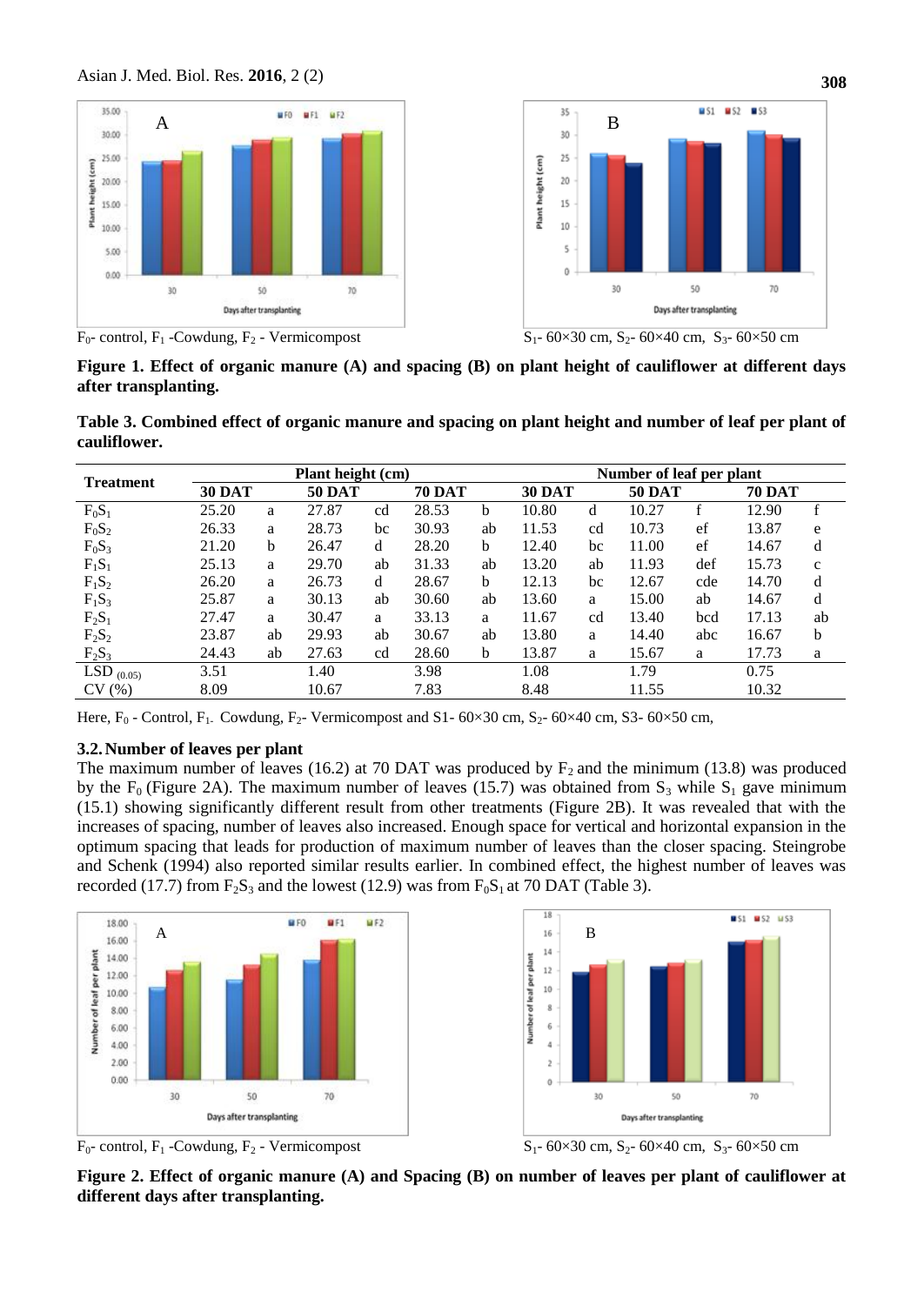#### **3.3.Length of leaf**

The Vermicompost produced longer leaf (23.7 cm) whereas control gave shorter (20.8 cm) leaf at 70 DAT (Figure 3A). In addition, Spacing  $S_3$  produced long leaf (22.6 cm) and the shorter (21.4 cm) was in  $S_1$  at 70 DAT (Figure 3B). It was revealed that with the increases of spacing leaf length showed increasing trend. In case of closer spacing plant compete for light and with the time being leaf length decreases. Sodkowski and Rekowska (2003) reported longest leaf from closer spacing. Again, the longer (25.7 cm) leaf was obtained from  $F<sub>2</sub>S<sub>3</sub>$  while shorter (20.0 cm) was from  $F<sub>0</sub>S<sub>1</sub>$  at the same DAT (Table 4).



**Figure 3. Effect of organic manure (A) and spacing (B) on leaf length of cauliflower at different days after transplanting.** 

|  | Table 4. Combined effect of organic manure and spacing on leaf length and leaf breadth of cauliflower. |  |  |  |  |
|--|--------------------------------------------------------------------------------------------------------|--|--|--|--|
|  |                                                                                                        |  |  |  |  |

|                  |               | Leaf length (cm) |       | Leaf breadth (cm) |       |               |       |               |       |               |       |              |
|------------------|---------------|------------------|-------|-------------------|-------|---------------|-------|---------------|-------|---------------|-------|--------------|
| <b>Treatment</b> | <b>30 DAT</b> |                  |       | <b>50 DAT</b>     |       | <b>70 DAT</b> |       | <b>30 DAT</b> |       | <b>50 DAT</b> |       |              |
| $F_0S_1$         | 16.27         | $\mathbf{C}$     | 19.80 | e                 | 20.03 | $\mathbf{C}$  | 9.27  | b             | 10.57 | $\mathbf{C}$  | 10.73 | $\mathbf{c}$ |
| $F_0S_2$         | 18.93         | bc               | 21.97 | bc                | 21.17 | bc            | 11.23 | ab            | 11.50 | ab            | 12.60 | ab           |
| $F_0S_3$         | 18.57         | bc               | 23.00 | ab                | 22.07 | bc            | 10.47 | ab            | 10.80 | bc            | 12.30 | abc          |
| $F_1S_1$         | 18.43         | bc               | 21.33 | cd                | 20.60 | $\mathbf{c}$  | 9.50  | h             | 11.37 | abc           | 10.77 | $\mathbf{C}$ |
| $F_1S_2$         | 18.30         | bc               | 20.40 | de                | 21.43 | bc            | 9.80  | ab            | 10.67 | bc            | 10.93 | bc           |
| $F_1S_3$         | 19.40         | b                | 20.60 | de                | 20.80 | bc            | 11.00 | ab            | 12.13 | a             | 12.37 | abc          |
| $F_2S_1$         | 17.13         | bc               | 22.60 | bc                | 21.40 | bc            | 9.90  | ab            | 11.43 | abc           | 12.37 | abc          |
| $F_2S_2$         | 17.50         | bc               | 23.00 | ab                | 24.07 | ab            | 10.50 | ab            | 11.50 | ab            | 12.77 | a            |
| $F_2S_3$         | 24.03         | a                | 24.13 | a                 | 25.67 | a             | 11.57 | a             | 12.17 | a             | 13.73 | a            |
| LSD $_{(0.05)}$  | 2.56          |                  | 1.27  |                   | 3.06  |               | 1.82  |               | 0.82  |               | 1.58  |              |
| CV(%)            | 10.91         |                  | 8.05  |                   | 10.80 |               | 10.49 |               | 9.17  |               | 9.11  |              |

 $F_0$ - Control, F<sub>1</sub>- Cowdung, F<sub>2</sub>- Vermicompost and S<sub>1</sub>- 60×30 cm, S<sub>2</sub>- 60×40 cm, S3- 60×50 cm, Breadth of leaf per plant

Among the manures,  $F_2$  produced the widest (13.0 cm) leaf while  $F_0$  produced narrowest leaf (11.4 cm) at 70 DAT (Fig. 4A). The Breadth of leaf recorded at different days was significantly influenced by spacing where  $S_3$ produced broader leaf (12.3 cm) and the narrower (11.7 cm) was in  $S_1$  at 70 DAT (Fig. 4B). It was revealed that with the increases of spacing leaf breath showed increasing trend. In case of closer spacing plant compete for light and with the time being leaf breath decreases. In combination effect, numerically the widest (13.7 cm) was obtained from the  $F_2S_3$  and the narrowest (10.7 cm) was in  $F_0S_1$  at 70 DAT (Table 4).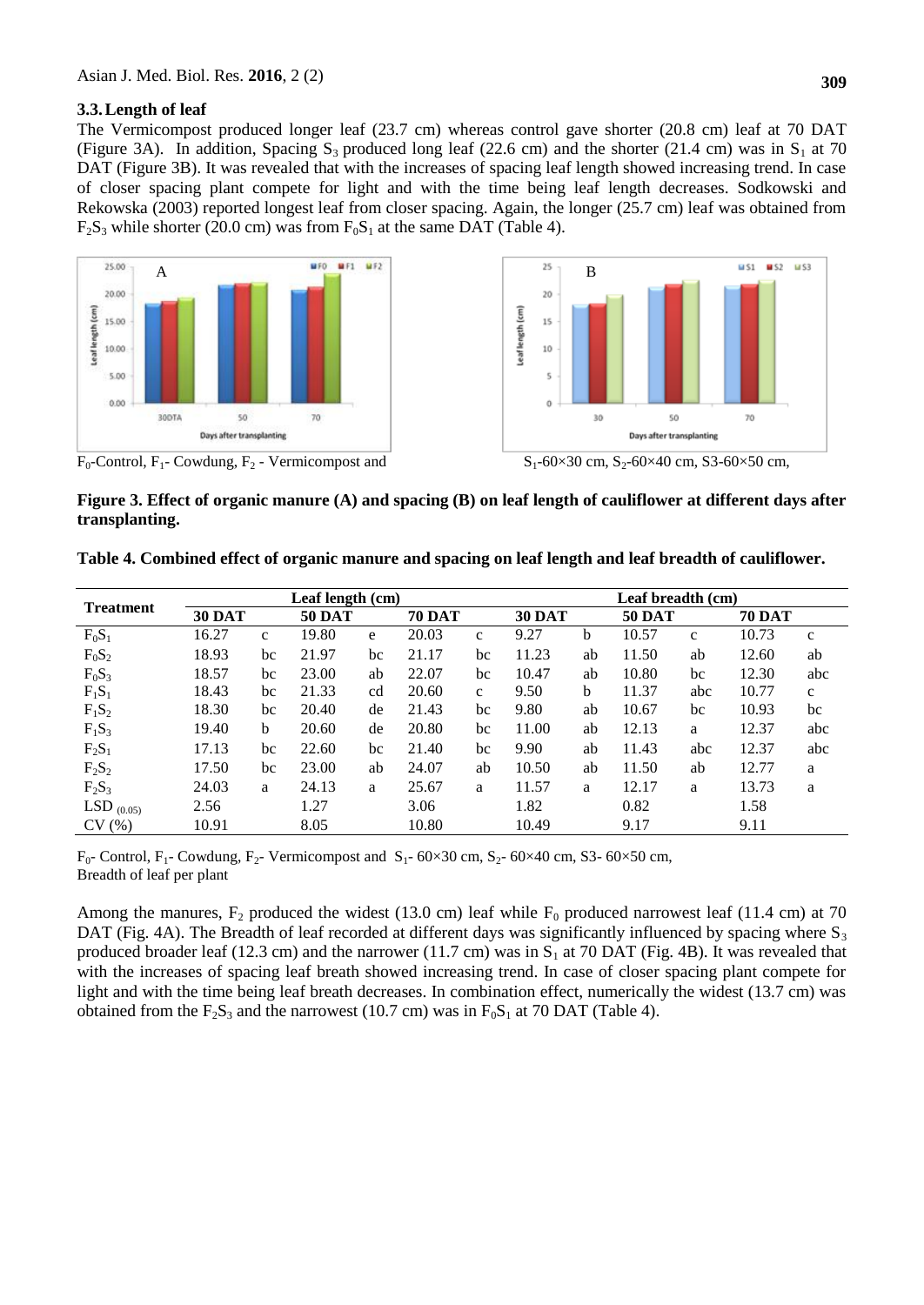

**Figure 4. Effect of organic manuring (A) and spacing (B) on breath of leaf of cauliflower at different days after transplanting.** 

#### **3.4.Fresh weight of leaves per plant (g)**

The maximum fresh weight (277.2 g) was observed in  $F_2$  and the minimum (188.3 g) was in  $F_0$  at 70 DAT (Figure 5A). Among the organic manure vermicompost was more effective than other organic manure. Besides, in case of spacing,  $S_3$  produced maximum fresh weight (284.5 g) and the  $S_1$  (204.4 g) gave the minimum at 70 DAT (Figure 5B). It was revealed that with the increases of spacing fresh weight of leaves per plant showed increasing trend. In case of wider spacing plant receive enough light and nutrients which leads to attain maximum fresh weight of leaves per plant. Similar result was also observed by Sharma *et al*. (2001). In combined effect, the highest (348.2 g) and lowest (150.00 g) weight was observed in  $F_2S_3$  and  $F_0S_1$  at 70 DAT (Table 5).



**Figure 5. Effect of organic manure (A) and spacing (B) on fresh weight of leaf per plant of cauliflower.**

| Table 5. Combined effect of organic manure and spacing on fresh weight and dry weight of leaf per plant |  |
|---------------------------------------------------------------------------------------------------------|--|
| of cauliflower.                                                                                         |  |

| <b>Treatment</b> |               |              | Fresh weight (g) at |    |               | Dry weight of leaf $(g)$ at |       |               |       |               |       |               |
|------------------|---------------|--------------|---------------------|----|---------------|-----------------------------|-------|---------------|-------|---------------|-------|---------------|
|                  | <b>30 DAT</b> |              | <b>50 DAT</b>       |    | <b>70 DAT</b> |                             |       | <b>30 DAT</b> |       | <b>50 DAT</b> |       | <b>70 DAT</b> |
| $F_0S_1$         | 24.73         | $\mathbf{c}$ | 122.00              | b  | 150.00        | $\mathbf{C}$                | 12.41 | $\mathbf{C}$  | 25.6  | f             | 45.55 | e             |
| $F_0S_2$         | 25.37         | bc           | 131.80              | ab | 182.70        | bc                          | 12.95 | bc            | 35.94 | ef            | 59.97 | d             |
| $F_0S_3$         | 30.80         | abc          | 174.60              | ab | 232.30        | abc                         | 16.34 | a             | 60.43 | cd            | 98.27 | bc            |
| $F_1S_1$         | 30.93         | ab           | 182.70              | ab | 242.10        | abc                         | 15.70 | ab            | 47.26 | de            | 71.95 | d             |
| $F_1S_2$         | 31.17         | ab           | 153.00              | ab | 196.30        | abc                         | 16.20 | ab            | 63.89 | $\mathbf{c}$  | 86.49 | $\mathbf{C}$  |
| $F_1S_3$         | 30.43         | abc          | 198.40              | ab | 233.20        | abc                         | 15.71 | ab            | 69.83 | bc            | 89.84 | $\mathbf{C}$  |
| $F_2S_1$         | 31.30         | ab           | 202.00              | ab | 322.70        | ab                          | 16.01 | ab            | 71.52 | bc            | 110.5 | b             |
| $F_2S_2$         | 28.10         | abc          | 218.70              | ab | 266.70        | abc                         | 14.19 | abc           | 80.46 | ab            | 135.6 | a             |
| $F_2S_3$         | 33.37         | a            | 238.80              | a  | 348.20        | a                           | 17.33 | a             | 91.07 | a             | 146.6 | a             |
| LSD $_{(0.05)}$  | 5.53          |              | 95.92               |    | 145.00        |                             | 2.98  |               | 14.58 |               | 14.43 |               |
| CV(%)            | 10.75         |              | 14.68               |    | 11.31         |                             | 11.89 |               | 14.45 |               | 11.31 |               |

 $F_0$ - Control,  $F_1$ - Cowdung,  $F_2$  - Vermicompost and S1- 60×30 cm, S<sub>2</sub>- 60×40 cm, S3- 60×50 cm,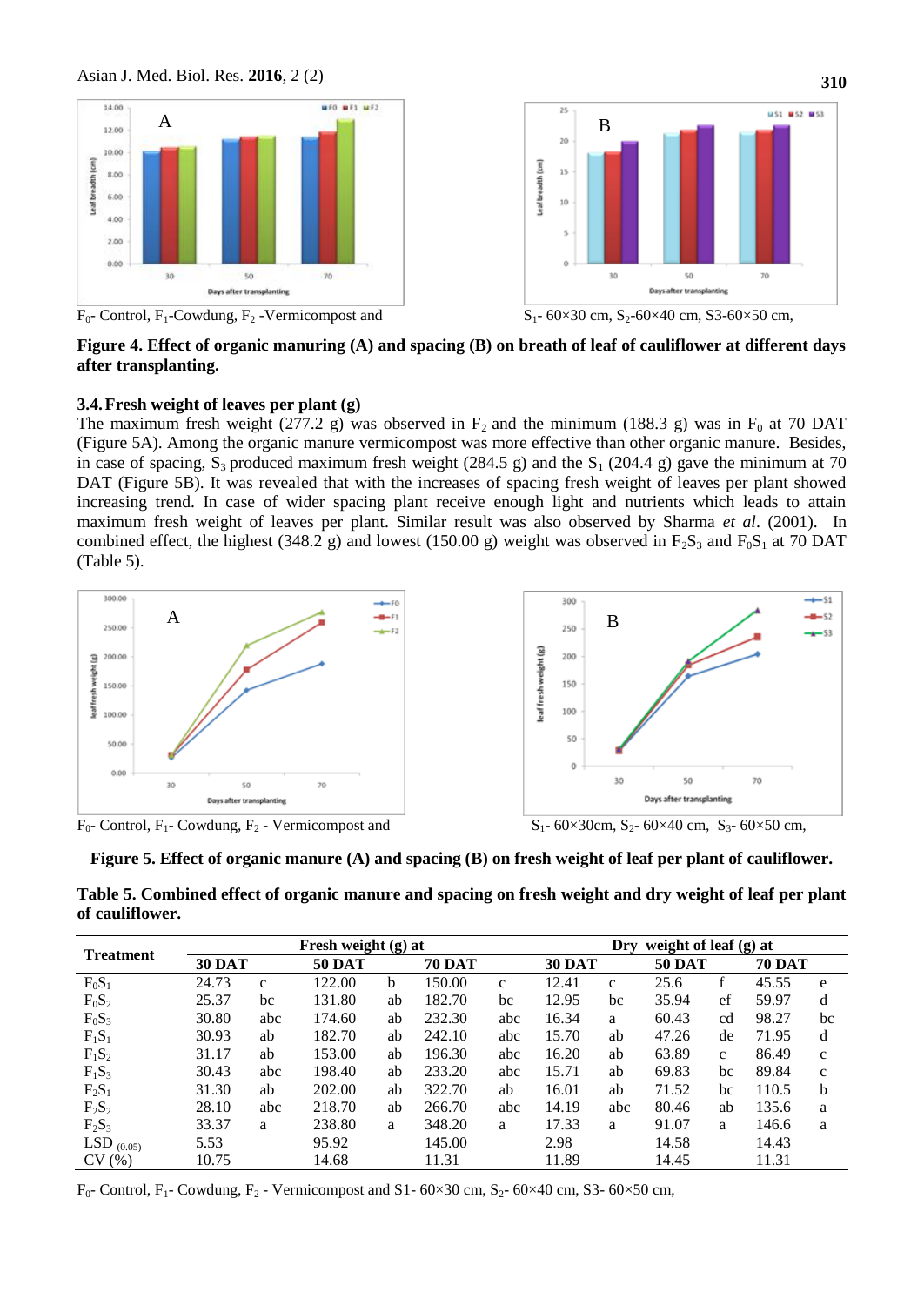### **3.5.Dry weight of leaves per plant (g)**

The maximum dry weight (112.0 g) was observed in  $F_2$  and the minimum (67.93 g) was in the  $F_0$  at 70 DAT (Figure 6 A). Spacing  $S_3$  contributed maximum dry weight of 114 g and the minimum (75.99 g) was in  $S_1$  at 70 DAT (Figure 6 B). It was revealed that with the increases of spacing dry weight per plant showed increasing trend because of less competition for nutrients among the plants during growth stages. The interaction effects of organic manure and plant spacing were significant in respect of dry weight per plant. The highest (146.6 g) and lowest (45.55 g) were observed in the  $F_2S_3$  and  $F_0S_1$ , respectively at 70 DAT (Table 5).



**Figure 6. Effect of organic manure (A) and spacing (B) on dry weight of leaf per plant of cauliflower.**

# **3.6.Stem diameter**

Vermicompost produced the highest stem diameter (1.85 cm) and control treatment produced lowest (1.8 cm) at 70 DAT (Figure7A). The Stem diameter counted at different days was significantly influenced by spacing where  $S_3$  produced maximum (1.89 cm) and  $S_1$  showed the minimum (1.73 cm) (Figure 7B). Again, numerically the highest diameter of stem (1.93 cm) was obtained from  $F_2S_3$  and the minimum (1.72 cm) was in  $F_0S_1$  at 70 DAT (Table 6).









# **Figure 7. Effect of organic manure on stem diameter of cauliflower.**



**Figure 8. Effect of organic manure and spacing on root length of cauliflower.**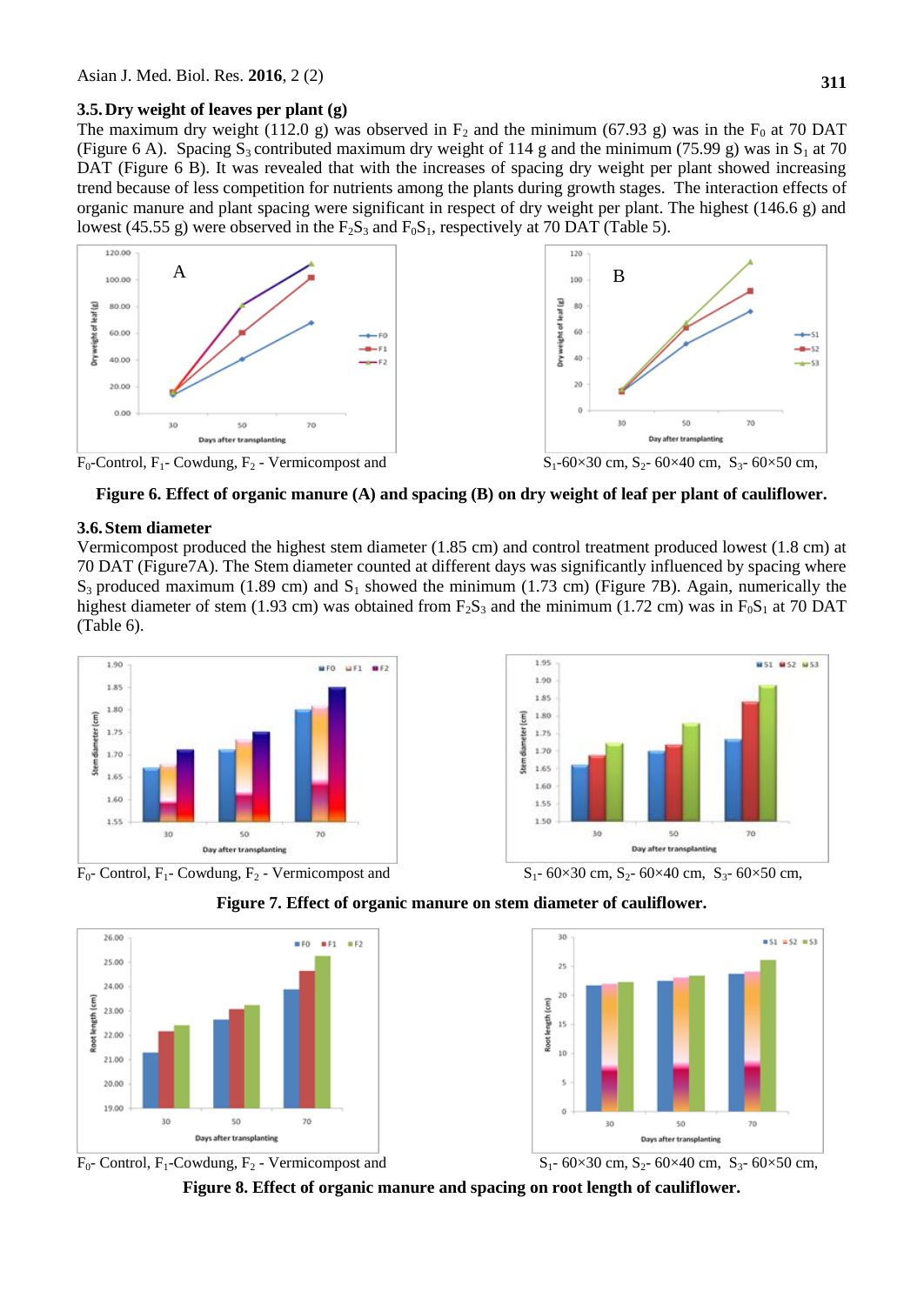|                  |        | Stem Diameter (cm) at |               |    |               |             |        |              | Root length (cm) at |    |               |             |  |  |
|------------------|--------|-----------------------|---------------|----|---------------|-------------|--------|--------------|---------------------|----|---------------|-------------|--|--|
| <b>Treatment</b> | 30 DAT |                       | <b>50 DAT</b> |    | <b>70 DAT</b> |             | 30 DAT |              | <b>50 DAT</b>       |    | <b>70 DAT</b> |             |  |  |
| $F_0S_1$         | 1.62   | bc                    | 1.67          | bc | 1.72          | $\mathbf c$ | 21.50  | bc           | 22.17               | b  | 23.17         | ab          |  |  |
| $F_0S_2$         | 1.70   | b                     | 1.70          | bc | 1.83          | ab          | 23.00  | ab           | 24.37               | ab | 24.00         | ab          |  |  |
| $F_0S_3$         | 1.70   | b                     | 1.80          | ab | 1.86          | ab          | 22.00  | bc           | 22.67               | ab | 24.33         | ab          |  |  |
| $F_1S_1$         | 1.63   | $\mathbf{C}$          | 1.70          | bc | 1.73          | cd          | 21.40  | bc           | 23.22               | ab | 23.33         | $\mathbf b$ |  |  |
| $F_1S_2$         | 1.70   | b                     | 1.75          | b  | 1.80          | bc          | 21.33  | bc           | 22.44               | ab | 24.83         | ab          |  |  |
| $F_1S_3$         | 1.67   | bc                    | 1.70          | bc | 1.88          | ab          | 21.17  | $\mathbf{C}$ | 22.28               | ab | 24.33         | ab          |  |  |
| $F_2S_1$         | 1.70   | b                     | 1.73          | bc | 1.73          | cd          | 21.87  | bc           | 22.50               | ab | 26.10         | ab          |  |  |
| $F_2S_2$         | 1.67   | bc                    | 1.70          | bc | 1.87          | ab          | 21.50  | bc           | 22.43               | ab | 24.50         | ab          |  |  |
| $F_2S_3$         | 1.80   | a                     | 1.83          | a  | 1.93          | a           | 23.90  | a            | 24.80               | a  | 27.78         | a           |  |  |
| LSD $_{(0.05)}$  | 0.08   |                       | 0.08          |    | 0.08          |             | 1.53   |              | 1.59                |    | 3.45          |             |  |  |
| CV(%)            | 6.04   |                       | 7.65          |    | 7.50          |             | 9.99   |              | 9.40                |    | 11.11         |             |  |  |

**Table 6. Combined effect of organic manure and spacing stem diameter and root length of cauliflower.**

 $F_0$ - Control, F<sub>1</sub>- Cowdung, F<sub>2</sub> -Vermicompost and S<sub>1</sub>- 60×30 cm, S<sub>2</sub>- 60×40 cm, S3- 60×50 cm,

### **3.7.Root length**

Vermicompost produced the highest root length of 25.3 cm and control produced the lowest of 23.9 cm at 70 DAT (Figure 8A). Besides,  $S_3$  produced maximum (26.1 cm) and the minimum (23.7 cm) was in  $S_1$  at 70 DAT (Figure 8B). In combined effect, the highest root length (27.8 cm) was obtained from  $F_2S_3$  and the minimum (23.2 cm) was in  $F_0S_1$  at 70 DAT (Table 6).

### **3.8. Curd height**

During the period of plant growth the longest curd (8.9 cm) was observed in  $F_2$  while shortest (8.0 cm) was in  $F_0$ at 70 DAT (Table 7). Organic manure ensures available essential nutrients for the plant for that organic manure gave the highest pure curd height compare to control. No significant variation on pure curd height of cauliflower was shown due to different plant spacing at 50, 60 and 70 DAT (Table 7). The combined effect of organic manure and spacing at different days after transplanting was also significant. The maximum pure curd height (9.1 cm) was found from  $F_2S_1$  and the lowest (7.7 cm) was from  $F_0S_1$  at 70 DAT (Table 7).

### **3.9.Diameter of curd**

Among the organic manures, vermicompost produced the highest diameter (14.3 cm) and control produced the lowest (13.0 cm) at 70 DAT (Table 7). The diameter of curd was significantly influenced by spacing where  $S_3$ produced maximum (14.4 cm) and minimum (12.9 cm) was in  $S_1$  at 70 DAT (Table 7). On the contrary, in combination, the highest diameter (15.2 cm) was obtained from  $F_2S_3$  and the minimum (11.8 cm) was in  $F_0S_1$ (Table 7).

### **3.10. Curd weight**

The maximum curd weight (360.3 g) was recorded from  $F_2$ , while the minimum (231.9 g) was from  $F_0$  at 70 DAT (Table 8). On the other hand, spacing  $S_3$  gave maximum curd weight (365.4 g) and  $S_1$  showed the minimum (265.1 g) at 70 DAT (Table 8). It was revealed that with the increases of spacing individual weight per plant increased (Plate 1). In combination, the highest (408.3 g) and the lowest (185.8 g) curd weight was observed in  $F_2S_3$  and  $F_0S_1$ , respectively (Table 8).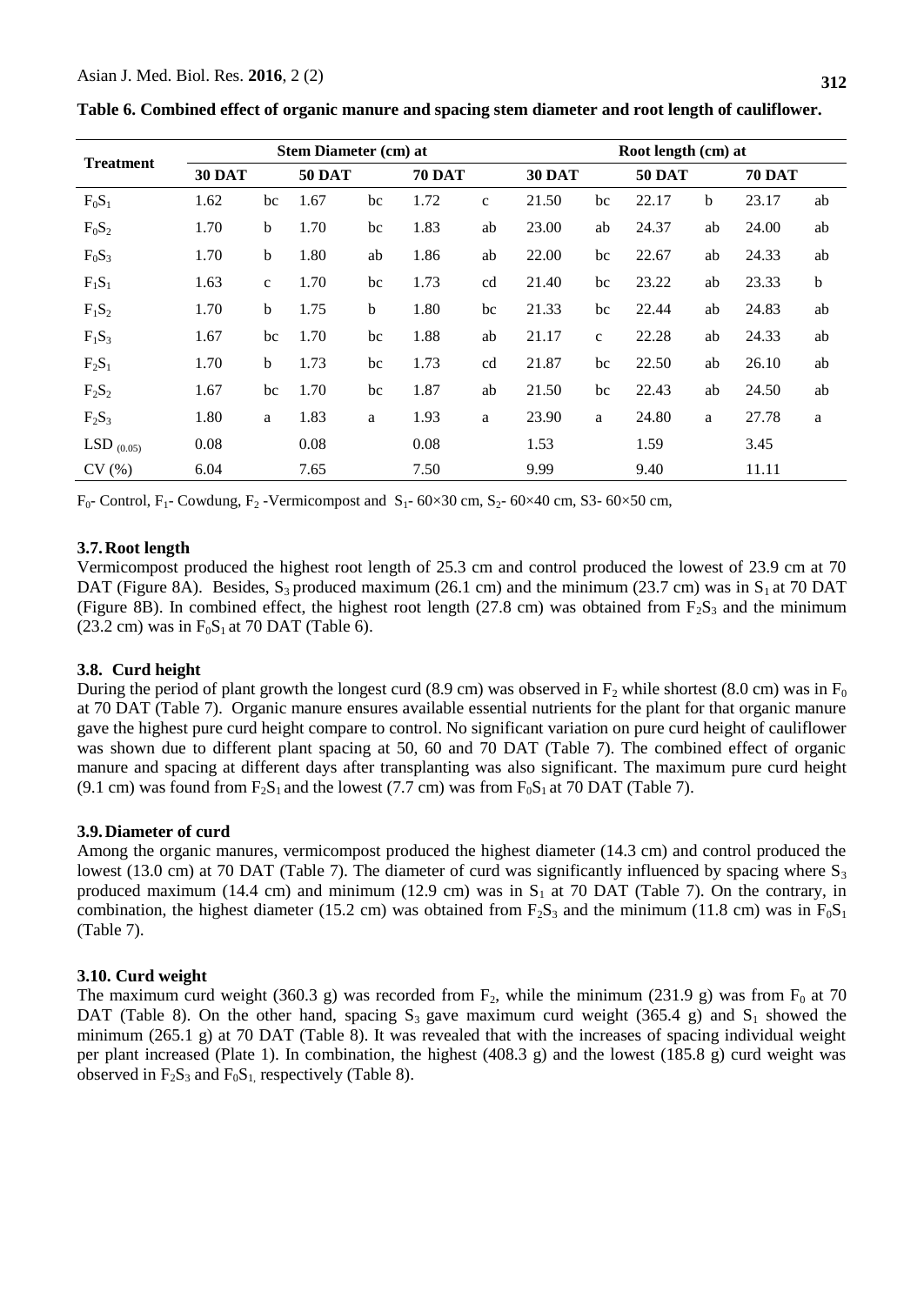| <b>Treatment</b> | Curd height (cm) at<br>Curd diameter (cm) at |    |        |             |                        |              |               |             |        |              |               |              |
|------------------|----------------------------------------------|----|--------|-------------|------------------------|--------------|---------------|-------------|--------|--------------|---------------|--------------|
|                  | <b>50 DAT</b>                                |    | 60 DAT |             | <b>70 DAT</b>          |              | <b>50 DAT</b> |             | 60 DAT |              | <b>70 DAT</b> |              |
|                  |                                              |    |        |             | <b>Organic manures</b> |              |               |             |        |              |               |              |
| $F_0$            | 7.56                                         | ab | 7.97   | $\mathbf b$ | 8.04                   | $\mathbf b$  | 7.70          | $\mathbf b$ | 8.27   | $\mathbf b$  | 13.02         | $\mathbf{C}$ |
| $F_1$            | 7.89                                         | ab | 8.16   | ab          | 8.49                   | ab           | 7.72          | b           | 8.43   | $\mathbf b$  | 13.67         | $\mathbf b$  |
| F <sub>2</sub>   | 8.11                                         | a  | 8.46   | a           | 8.91                   | a            | 7.83          | a           | 8.73   | a            | 14.25         | $\mathbf{a}$ |
| LSD $_{(0.05)}$  | 1.22                                         |    | 0.46   |             | 0.84                   |              | 0.05          |             | 0.19   |              | 0.42          |              |
| CV(%)            | 6.03                                         |    | 4.99   |             | 9.63                   |              | 3.28          |             | 9.02   |              | 13.17         |              |
|                  |                                              |    |        |             |                        | Spacing      |               |             |        |              |               |              |
| $S_1$            | 7.72                                         | ab | 8.11   | ab          | 8.38                   | ab           | 7.69          | ab          | 8.36   | ab           | 12.87         | ab           |
| $S_2$            | 7.89                                         | ab | 8.13   | ab          | 8.53                   | a            | 7.73          | ab          | 8.43   | ab           | 13.62         | ab           |
| $S_3$            | 7.94                                         | a  | 8.36   | a           | 8.53                   | a            | 7.83          | a           | 8.65   | a            | 14.44         | a            |
| LSD $_{(0.05)}$  | 1.67                                         |    | 0.38   |             | 0.91                   |              | 0.272         |             | 0.248  |              | 1.19          |              |
| CV(%)            | 6.03                                         |    | 4.99   |             | 9.63                   |              | 3.28          |             | 9.02   |              | 13.17         |              |
|                  |                                              |    |        |             |                        | Combination  |               |             |        |              |               |              |
| $F_0S_1$         | 7.17                                         | bc | 7.74   | cd          | 7.70                   | d            | 7.57          | d           | 7.95   | d            | 11.83         |              |
| $F_0S_2$         | 7.67                                         | ab | 8.00   | bc          | 8.27                   | bc           | 7.70          | bcd         | 8.30   | $\mathbf{C}$ | 12.67         | g<br>f       |
| $F_0S_3$         | 7.67                                         | ab | 8.00   | bc          | 8.47                   | bc           | 7.80          | ab          | 8.57   | $\mathbf b$  | 13.11         | $_{\rm ef}$  |
| $F_1S_1$         | 7.67                                         | ab | 7.74   | bc          | 8.17                   | $\mathbf{c}$ | 7.83          | ab          | 8.41   | bc           | 14.89         | ab           |
| $F_1S_2$         | 7.67                                         | ab | 8.57   | ab          | 8.72                   | ab           | 7.80          | ab          | 8.40   | bc           | 14.20         | bc           |
| $F_1S_3$         | 8.33                                         | ab | 8.73   | ab          | 8.97                   | ab           | 7.87          | ab          | 8.80   | ab           | 13.67         | cde          |
| $F_2S_1$         | 7.83                                         | ab | 7.90   | bc          | 8.72                   | ab           | 7.73          | abc         | 8.57   | $\mathbf b$  | 13.28         | def          |
| $F_2S_2$         | 8.33                                         | ab | 8.00   | bc          | 8.27                   | bc           | 7.60          | cd          | 8.33   | $\mathbf c$  | 14.00         | cd           |
| $F_2S_3$         | 8.34                                         | a  | 9.08   | a           | 9.10                   | a            | 7.90          | a           | 8.99   | $\mathbf{a}$ | 15.17         | a            |
| LSD $_{(0.05)}$  | 0.82                                         |    | 0.58   |             | 0.45                   |              | 0.13          |             | 0.21   |              | 0.80          |              |
| CV(%)            | 6.03                                         |    | 4.99   |             | 9.63                   |              | 3.28          |             | 9.02   |              | 13.17         |              |

| Table 7. Effect of organic manure and spacing on Curd height and curd diameter summer cauliflower. |  |  |  |
|----------------------------------------------------------------------------------------------------|--|--|--|
|----------------------------------------------------------------------------------------------------|--|--|--|

 $F_0$ - Control,  $F_1$  - Cowdung,  $F_2$ - Vermicompost and S1- 60×30 cm, S<sub>2</sub>- 60×40 cm, S3- 60×50 cm,

| Table 8. Effect of organic manure and spacing on Curd weight of cauliflower. |  |
|------------------------------------------------------------------------------|--|
|                                                                              |  |

|                  | Curd weight (g) |       |             |       |               |        |              |
|------------------|-----------------|-------|-------------|-------|---------------|--------|--------------|
| <b>Treatment</b> | <b>50 DAT</b>   |       | 60 DAT      |       | <b>70 DAT</b> |        |              |
| <b>Manures</b>   |                 |       |             |       |               |        |              |
| $F_0$            | $\mathbf{C}$    | 105.7 | $\mathbf b$ | 183.3 | $\mathbf{c}$  | 231.9  | $\mathbf d$  |
| $F_1$            | $\mathbf b$     | 122.3 | ab          | 217.1 | cb            | 346.20 | ab           |
| $\rm F_2$        | a               | 123.4 | a           | 276.5 | a             | 360.3  | a            |
| LSD $_{(0.05)}$  |                 | 1.52  |             | 29.29 |               | 27.4   |              |
| CV(%)            |                 | 10.16 |             | 10.89 |               | 8.40   |              |
| Spacing          |                 |       |             |       |               |        |              |
| $\mathbf{S}_1$   |                 | 114.7 | $\mathbf b$ | 191.7 | $\mathbf b$   | 265.1  | $\mathbf c$  |
| $\mathbf{S}_2$   |                 | 115.9 | ab          | 249.8 | ab            | 307.8  | $\mathbf b$  |
| $S_3$            |                 | 120.8 | a           | 235.4 | a             | 365.4  | $\mathbf{a}$ |
| LSD $_{(0.05)}$  |                 | 1.036 |             | 7.548 |               | 27.63  |              |
| CV(%)            |                 | 10.16 |             | 10.89 |               | 8.40   |              |
| Combination      |                 |       |             |       |               |        |              |
| $F_0S_1$         |                 | 102.4 | $\mathbf d$ | 145.4 | $\mathbf f$   | 185.8  |              |
| $F_0S_2$         |                 | 104.3 | cd          | 190.4 | ${\bf e}$     | 239.9  | $g_f$        |
| $F_0S_3$         |                 | 110.5 | bcd         | 212.2 | d             | 269.9  | ${\rm e}$    |
| $F_1S_1$         |                 | 119   | abcd        | 192.5 | e             | 290    | $\rm d$      |
| $F_1S_2$         |                 | 122.4 | abc         | 258.6 | $\mathbf b$   | 330.5  | $\mathbf{C}$ |
| $F_1S_3$         |                 | 128.9 | ab          | 202.1 | de            | 418    | $\rm{a}$     |
| $F_2S_1$         |                 | 116.5 | abcd        | 239.4 | $\mathbf c$   | 319.6  | $\mathbf{C}$ |
| $F_2S_2$         |                 | 117.5 | abcd        | 255.1 | b             | 353    | $\mathbf b$  |
| $F_2S_3$         |                 | 132.9 | a           | 335.1 | a             | 408.3  | $\rm{a}$     |
| LSD $_{(0.05)}$  |                 | 16.71 |             | 14.43 |               | 6.05   |              |
| CV(%)            |                 | 10.13 |             | 8.23  |               | 9.48   |              |

 $F_0$ - Control,  $F_1$ -Cowdung,  $F_2$ - Vermicompost and  $S_1$ - 60×30 cm,  $S_2$ - 60×40 cm, S3- 60×50 cm,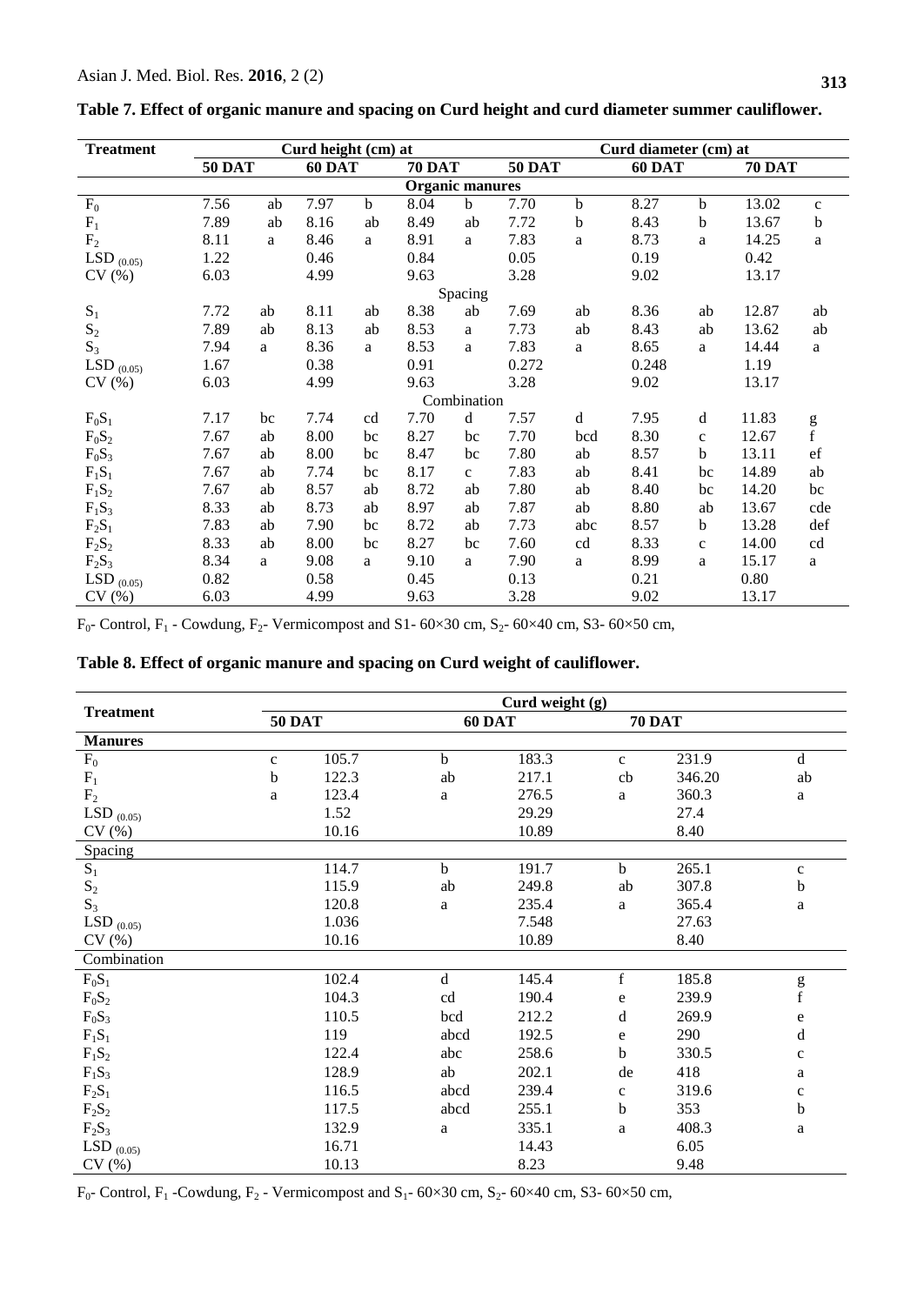

**Plate 1. Picture showing curd of cauliflower with. A. Controlled Organic manure with 60 cm×30 cm Spacing which resulted small curd size; B. Cowdung with 60 cm ×40 cm Spacing which resulted medium size curd; and C. Vermicompost with 60 cm×50 cm spacing which resulted bigger size curd.**

#### **3.11. Dry weight of curd per plant (g)**

The maximum dry weight of curd (62.3 g) was observed in  $F_2$  and the minimum (46.8 g) was  $F_0$  at 70 DAT (Figure 9A). In addition,  $S_3$  spacing produced maximum dry weight (66.93 g) and the minimum (47.00 g) was in  $S_1$  at same DAT (Figure 9B). In combined effect, the highest (73.41 g) and lowest (37.83 g) dry weight was observed in  $F_2S_3$  and  $F_0S_1$ , respectively at 70 DAT (Figure 10).





 $F_0$ - Control,  $F_1$ - Cowdung,  $F_2$ - Vermicompost and  $S_1$ - 60×30 cm,  $S_2$ - 60×40 cm,  $S_3$ - 60×50 cm,

**Figure 9. Effect of organic manure and spacing on dry weight of curd of cauliflower.**



 $F_0$ - Control,  $F_1$ -Cowdung,  $F_2$ - Vermicompost and S1- 60×30 cm, S<sub>2</sub>- 60×40 cm, S3- 60×50 cm,

**Figure 10. Combined effect of organic manure and spacing on dry weight of curd of cauliflower at 70 DAT.**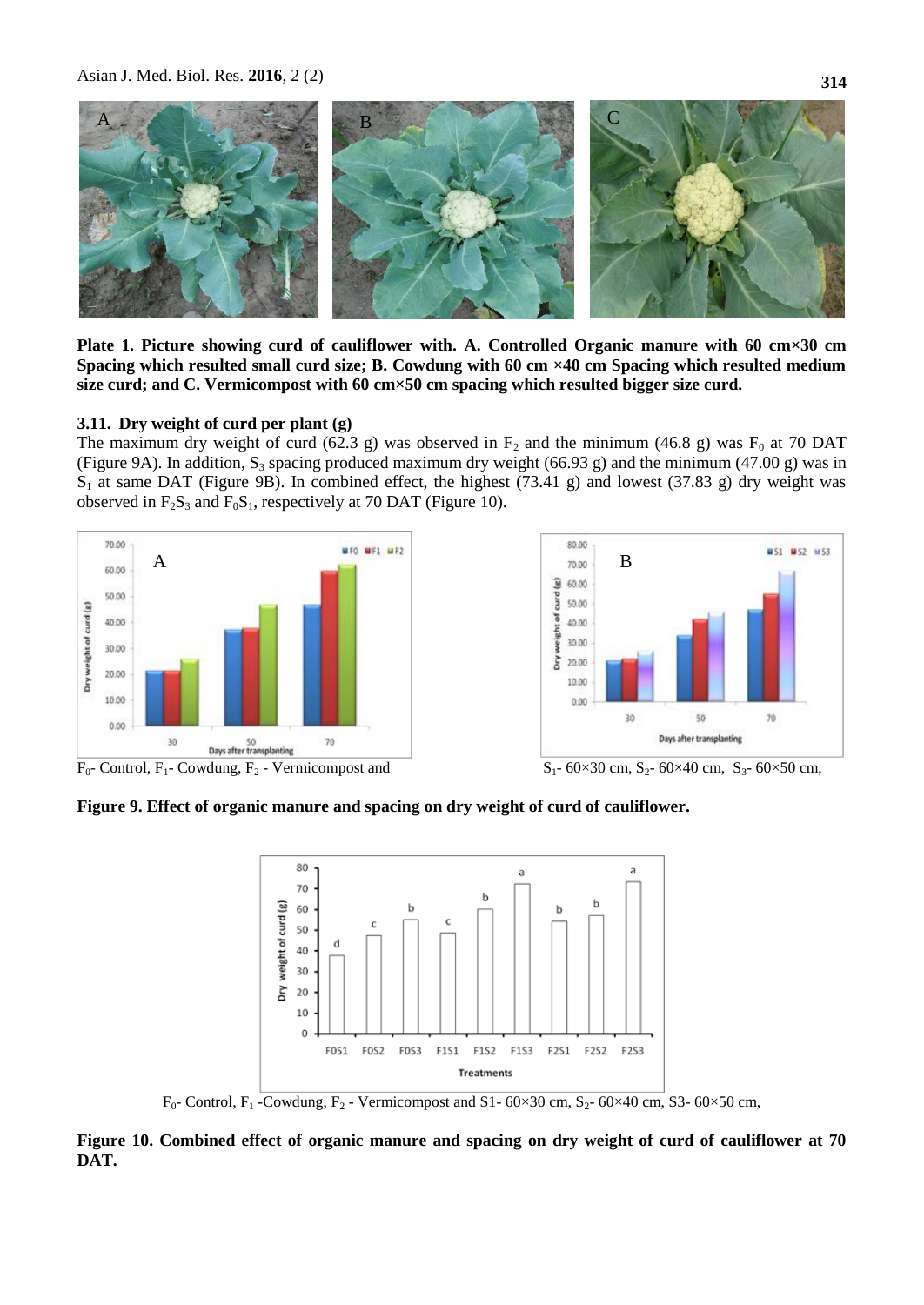# **3.12. Yield (t ha-1 )**

Yields of cauliflower varied significantly due to different organic manure. The maximum yield  $(13.0 \text{ t ha}^{-1})$  was found from  $F_2$ . The minimum (8.2 t ha<sup>-1</sup>) in this respect was found from control (Figure 11A). The highest yield (11.3 t ha<sup>-1</sup>) was obtained from S<sub>1</sub> and the lowest (10.6 t ha<sup>-1</sup>) was from S<sub>3</sub> (Figure 11B). It was revealed that with the increases of spacing individual weight per plant increased. So, in spite of less population, total yield per plot may higher due to higher individual plant weight and optimum spacing ensured the highest yield with maximum vegetative growth. A significant combined effect of organic manure and spacing was also observed on yield of cauliflower per hectare. Though there is almost similar results are found from the treatment of controlled manure and cowdung manure because nitrogenous fertilizer was given repeatedly in field where cauliflower has been grown. The highest yield of cauliflower (13.3 t ha<sup>-1</sup>) was obtained from  $F_2S_1$  which is statistically similar to  $F_2S_2$  and the lowest (7. t ha<sup>-1</sup>) was  $F_0S_3$  (Figure 12).





 $F_0$ - Control,  $F_1$ - Cowdung,  $F_2$  - Vermicompost and  $S_1$ - 60×30 cm,  $S_2$ - 60×40 cm,  $S_3$ - 60×50 cm,





 $F_0$ - Control,  $F_1$ - Cowdung,  $F_2$  - Vermicompost and  $S_1$ - 60×30 cm,  $S_2$ - 60×40 cm, S3- 60×50 cm,

# **Figure 12. Combined effect of organic manure and spacing on yield of cauliflower.**

### **3.13.Cost and return analysis**

The total cost of production ranges between Tk. 88725 and 105600 per hectare among the different treatment combinations (Table 9). The variation was due to different cost of different types of manure. The highest cost of production Tk. 105600 per ha was involved in the treatment combination of vermicompost  $(F_2S_1)$ , while the lowest cost of production Tk. 88725 per ha was involved in the combination of no fertilizer and manure ( $F_0S_3$ ). Gross return of the different treatment combinations ranges between Tk 399900 and 237300 per ha. Among the different treatment combinations vermicompost with  $60\times30$  cm spacing (F<sub>2</sub>S<sub>1</sub>) gave the highest return Tk. 294300 per ha while the lowest net return Tk. 148575was obtained from the treatment combination of control with 60×50cm spacing ( $F_0S_3$ ). The benefit cost ratio (BCR) was found to be the highest (3.79) in the treatment combination of vermicompost with  $60\times30$  cm spacing (F<sub>2</sub>S<sub>1</sub>). Thus it was apparent that although vermicompost with 60×30 cm spacing  $(\hat{F}_2S_1)$  treatment gave the highest yield (13.33 t ha<sup>-1</sup>) and the highest gross return (Tk. 399900.00).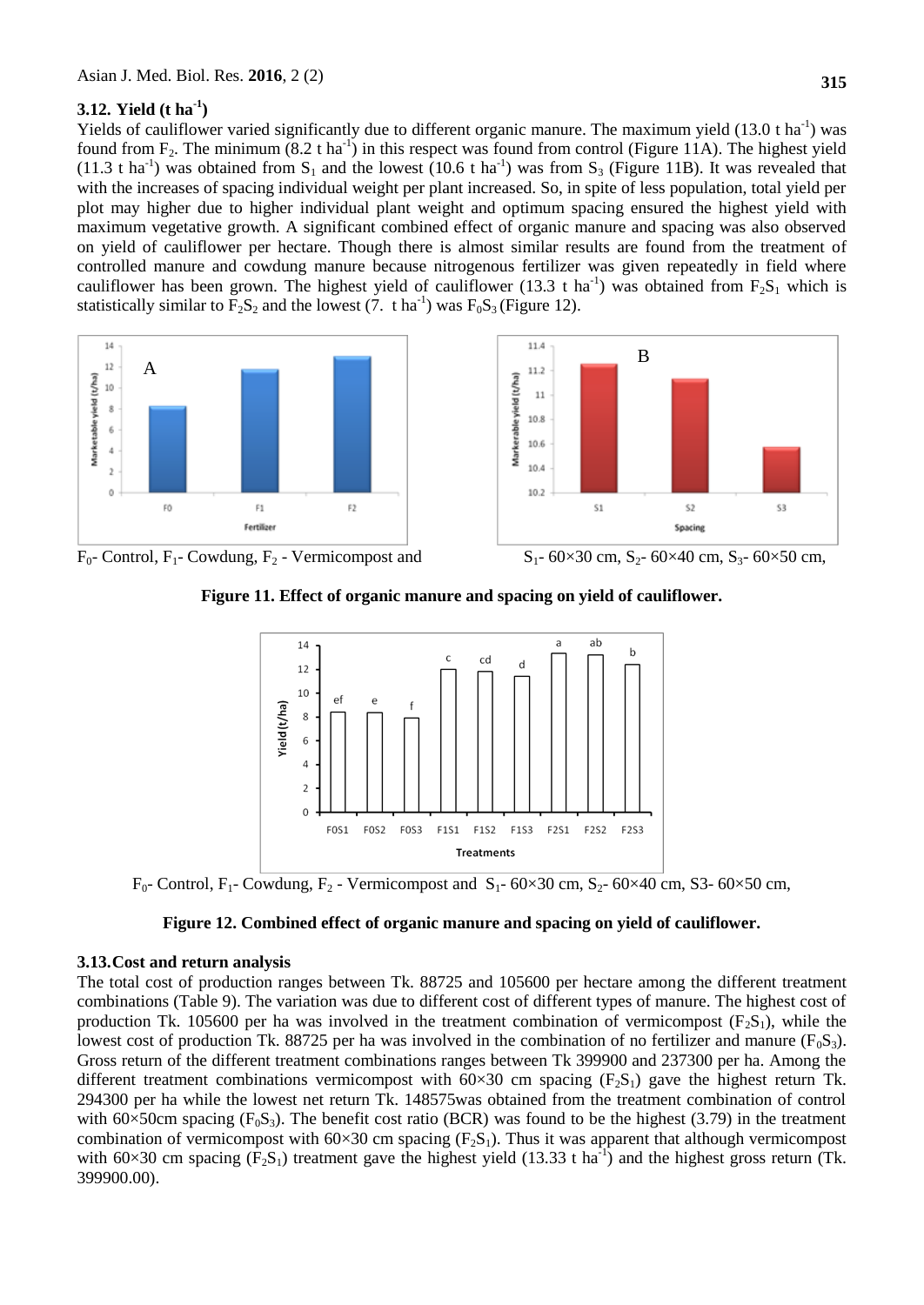| <b>Treatment</b><br>combinations | Marketable yield<br>$(t. ha-1)$ 70 DAT | Gross return<br>$(Tk, ha^{-1})$ | <b>Total cost of</b><br>production $(Tk, ha^{-1})$ | Net return<br>$(Tk.ha^{-1})$ | <b>Benefit cost</b><br>ratio (BCR) |
|----------------------------------|----------------------------------------|---------------------------------|----------------------------------------------------|------------------------------|------------------------------------|
| $F_0S_1$                         | 8.42                                   | 252600                          | 88725                                              | 163875                       | 2.85                               |
| $F_0S_2$                         | 8.38                                   | 251400                          | 88725                                              | 162675                       | 2.83                               |
| $F_0S_3$                         | 7.91                                   | 237300                          | 88725                                              | 148575                       | 2.67                               |
| $F_1S_1$                         | 11.99                                  | 359700                          | 111225                                             | 248475                       | 3.23                               |
| $F_1S_2$                         | 11.79                                  | 353700                          | 111225                                             | 242475                       | 3.18                               |
| $F_1S_3$                         | 11.4                                   | 342000                          | 111225                                             | 230775                       | 3.07                               |
| $F_2S_1$                         | 13.33                                  | 399900                          | 105600                                             | 294300                       | 3.79                               |
| $F_2S_2$                         | 13.21                                  | 396300                          | 105600                                             | 290700                       | 3.75                               |
| $F_2S_3$                         | 12.4                                   | 372000                          | 105600                                             | 266400                       | 3.52                               |

**Table 9. Cost and return of cauliflower due to fertilizer management and spacing treatments.**

Here, Cauliflower seed @ Tk. 8000 kg<sup>-1</sup> Cowdung @ Tk. 600 t<sup>-1</sup>, Vermicompost @ Tk.750 t<sup>-1</sup>, Labour cost @ Tk. 250 day<sup>-1</sup>, Price of cauliflower 30000 tk ha<sup>-1</sup>; Interest on running capital for 6 months (15% of the total input cost); Miscellaneous cost (5% of input cost). Here,  $F_0$ -control,  $F_1$ - Cowdung,  $F_2$ - Vermicompost and  $S_1$ - 60×30 cm,  $S_2$ -60×40 cm, S3-60×50 cm,

#### **4. Conclusions**

The highest (75.60, 350.5 and 487.6 g at 50, 60 and 70 DAT, respectively) curd weight with leaves was observed in the treatment combination  $F_2S_3$ . The interaction effects of organic manure and plant spacing were significant in respect of pure curd weight per plant. The highest pure curd weight (132.9, 335.1 and 408.3 g at 50, 60 and 70 DAT, respectively) was observed in the treatment combination  $F_2S_3$  (Vermicompost with 60×50 cm). The highest yield of cauliflower (13.33 t ha<sup>-1</sup>) was obtained from vermicompost with  $60 \times 30$ cm spacing  $(F<sub>2</sub>S<sub>1</sub>)$  treatment. The benefit cost ratio (BCR) was found to be the highest (3.79) in the treatment combination of vermicompost with  $60\times30$  cm spacing (F<sub>2</sub>S<sub>1</sub>). Considering the stated findings, it may be concluded that yield and yield contributing parameters are positively correlated with organic manure and spacing. However, white beauty planted and use of vermicompost with  $60\times50$  cm spacing would be beneficial for the farmers. Considering the situation of the present study, further studies in the following areas may be suggested-

- a) Other combination of spacing may also use to optimize spacing for higher yield of cauliflower in summer season.
- b) Available other organic manure with different amounts and their combination may be used for further study especially in summer season.
- c) Doses of organic fertilizer may be rearranged for specification.
- d) Further investigation may carry out in different agro ecological zones of Bangladesh before giving final recommendation.

#### **Conflict of interest**

None to declare.

#### **References**

- Altieri M and FN Nicholls, 2003. Tolerance and effect of leaf fertilization treatments on vegetables. Gartebauwissenscharft, 51: 58-62.
- BBS (Bangladesh Bureau of Statistics). 2011. Statistical Year Book of Bangladesh Bureau of Statistics. Available at the following web site: http://www.knowledgebank-brri.org.
- Cook BD, TR Halbach, CJ Rosen, and JR Monerief, 1994. Effects of stream component on the agronomic properties of municipal solid waste compost. Sei. Util., 2: 75 – 87.
- FAO, 1986. Production year book. Food and Agricultural organization of the United Nations, Rome, Italy. P.141.
- Fujime Y, 1983. Studies on thermal conditions of curd formation and development in cauliflower and broccoli, with special reference to abnormal curd development. Memoirs of Faculty of Agric. Kagawa Univesity, NO. 40.P.123.
- Fujiwara T, H Yoshioka and F Sato, 2000. Effects of plant spacing and initial growth of seedlings after transplanting on the uniformity of cabbage heads at harvest. J. Japan. Soc. Hort. Sci., 69:315-222.
- Ghanti, P, G Sounda, PK Jana and MG Som, 1982. Effect of levels of nitrogen, phosphorus and spacing on yield characters of cabbage. Veg. Sci., 9: 1–4.